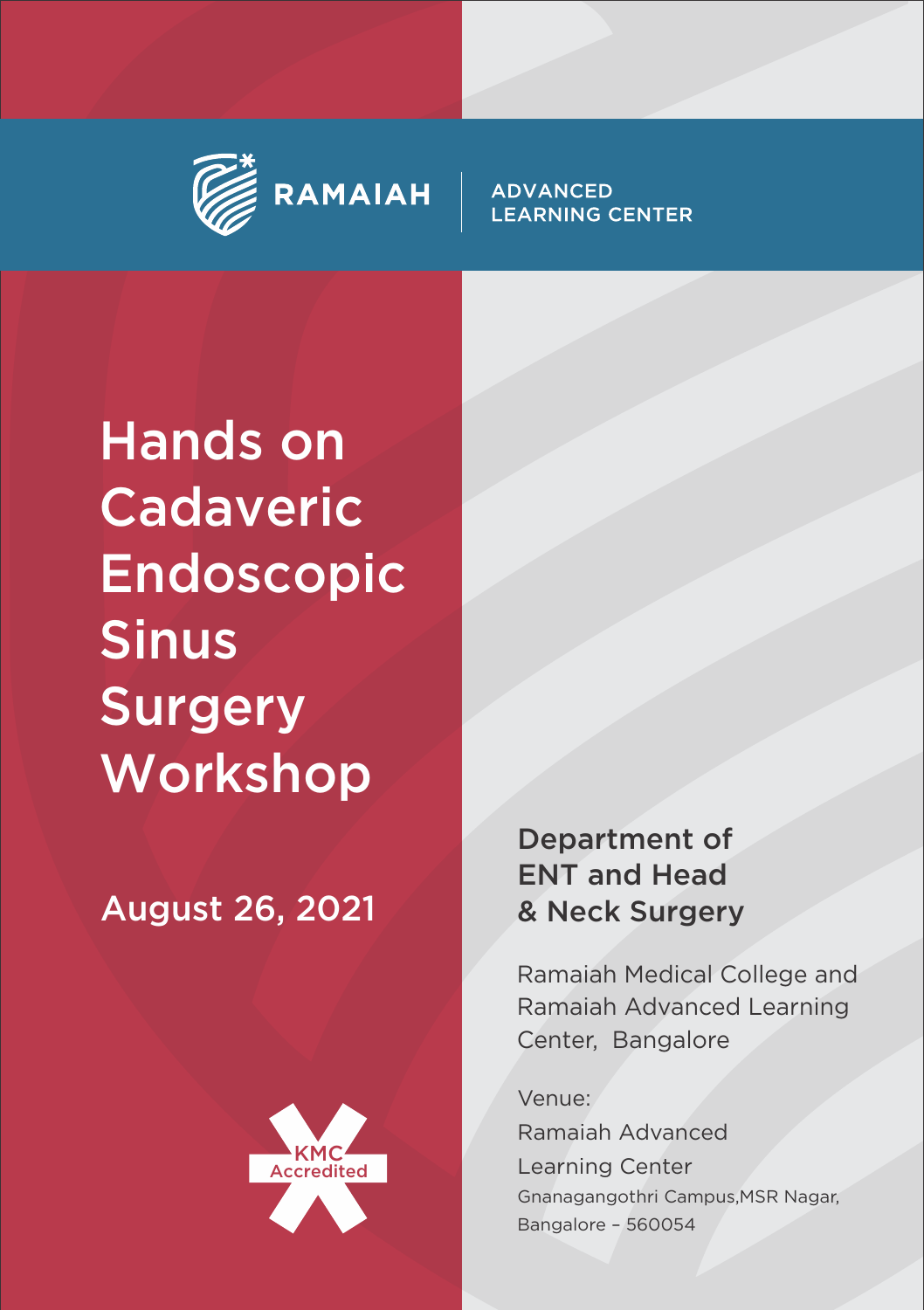## Tentative Schedule for the day

| 08.45 -9.00 am     |                | : Registration                                                                                                                                                                    |
|--------------------|----------------|-----------------------------------------------------------------------------------------------------------------------------------------------------------------------------------|
| $09.00 - 09.15$ am | t.             | Introduction and overview of<br>the Workshop                                                                                                                                      |
| $09.15 - 10.15$ am | t.             | Demonstration by faculty-DNE-Passes,<br>Uncinectomy, Bullectomy, Frontal recess,<br>Middle meatal antrostomy Posterior<br>Ethmoidectomy and Sphenoidotomy<br><b>Endonasal DCR</b> |
| $10.15 - 10.30$ am | t.             | Tea break                                                                                                                                                                         |
| $10.30 - 12.30$ pm |                | : Practice session (Batch A&B)                                                                                                                                                    |
| 12.30 - 01.00 pm   |                | : Lunch break.                                                                                                                                                                    |
| 13.00 - 14.00 pm   | ÷.             | Demonstration by Faculty- Beyond<br>Sphenoid Sinus, Orbititomies, Orbital &<br>Optic nerve decompression<br>Medial Maxillectomy and approaches to<br>Pterygopalatine Fossa        |
| $14.00 - 16.30$ pm | $\mathbb{R}^n$ | Practice session (Batch A&B)                                                                                                                                                      |
| 16.30 pm onwards   | ÷              | Tea<br>Queries/Discussion.                                                                                                                                                        |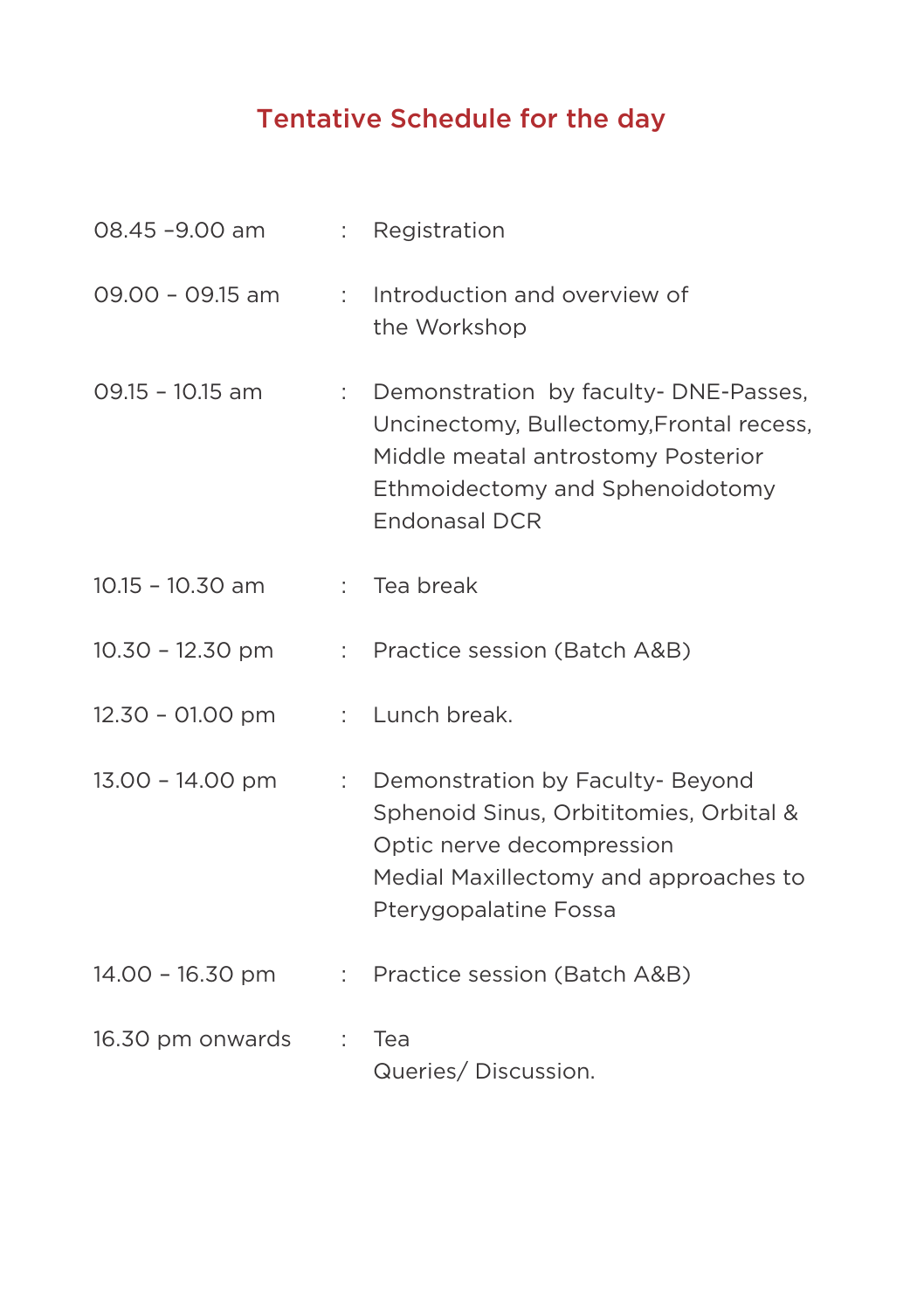#### Faculty for the Course

Dr Chandrakiran C Professor & HOD, Department of ENT

Dr. Sanjay B Patil Professor, Department of ENT

Dr Harshavardhan N Reddy Associate Professor, Department of ENT

Dr Suryaprakash D R Associate Professor, Department of ENT

Dr Soujanya Balaraj Assistant Professor, Department of ENT

Dr Sumanth K R Senior Resident, Department of ENT

## External Faculty

Dr C V Srinivas Professor of ENT, Dr. BR Ambedkar Medical College, Bangalore

Dr Muneeshwar G B Former Professor of ENT, SSMC, Tumkur Ganadhal ENT Centre, Tumkur

### Organizing Secretary

Dr. Chandrakiran C Professor and HOD Dept of ENT and HNS, MSRMC, Bangalore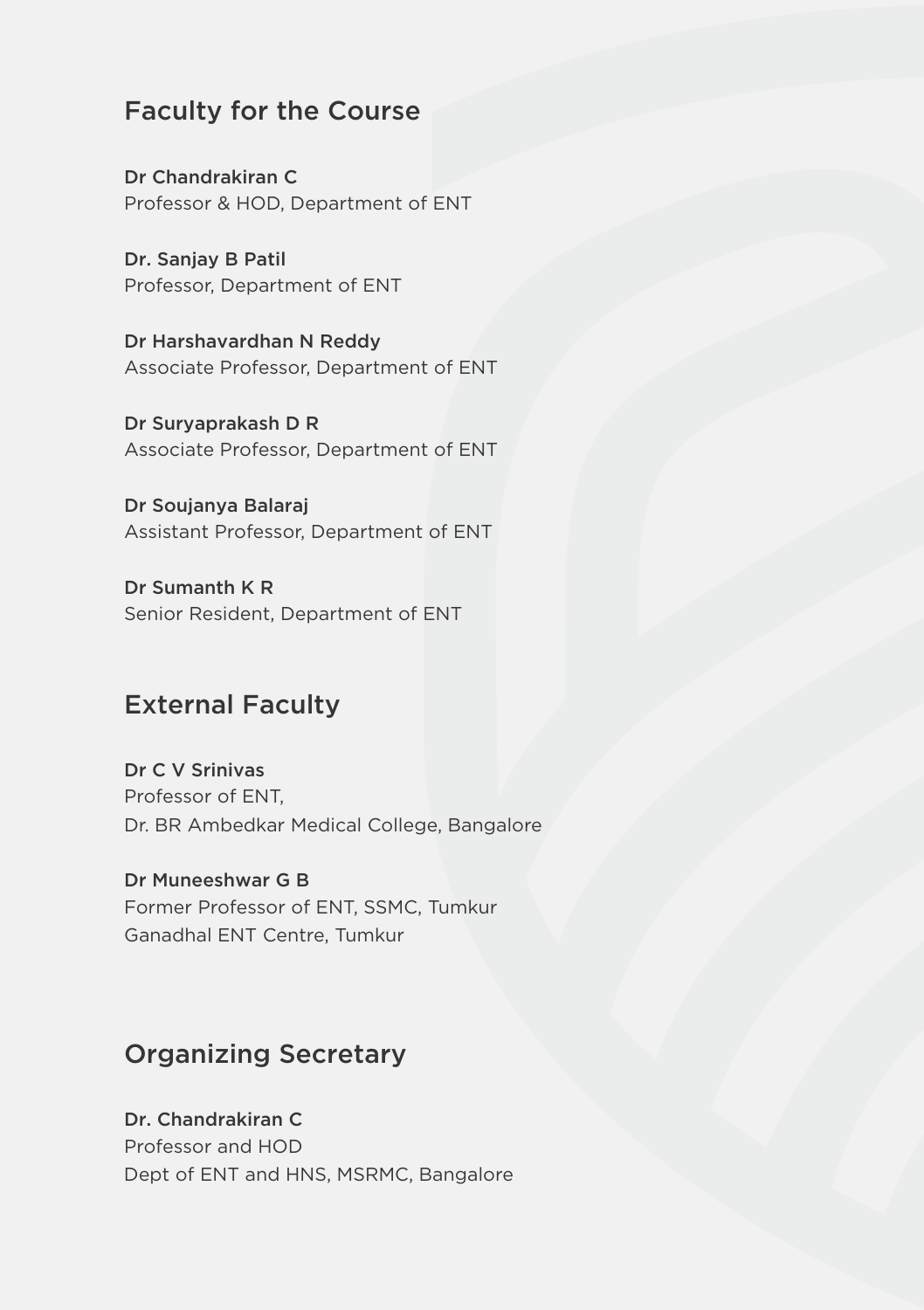#### Course Fees :

Postgraduate Students Rs. 10,000/- (Letter from HOD) Practicing Surgeon Rs. 12,000/- Delegate Slots - 8 Only

#### Course Co-ordinator:

Dr. Chandrakiran .C (msrcck@yahoo.co.in)

Dr. Harshavardhan (drreddyhn@yahoo.co.in)

regarding queries about the workshop

Account Details Cheque / DD drawn in favour of "MSRUAS - M.S.Ramaiah Advanced Learning Center" MSRALC Account No - 914010033412174 MICR Code - 560211017 NEFT/ IFSC Code - UTIB0000559 AXIS BANK

For Registration Details Contact : Secretary to Chief, MSRALC Phone : 080 2218 2819 e-mail: info@msralc.org | website : www.msralc.org

Venue : Ramaiah Advanced Learning Centre Gnanagangothri Campus, MSR Nagar, Bangalore 560 054